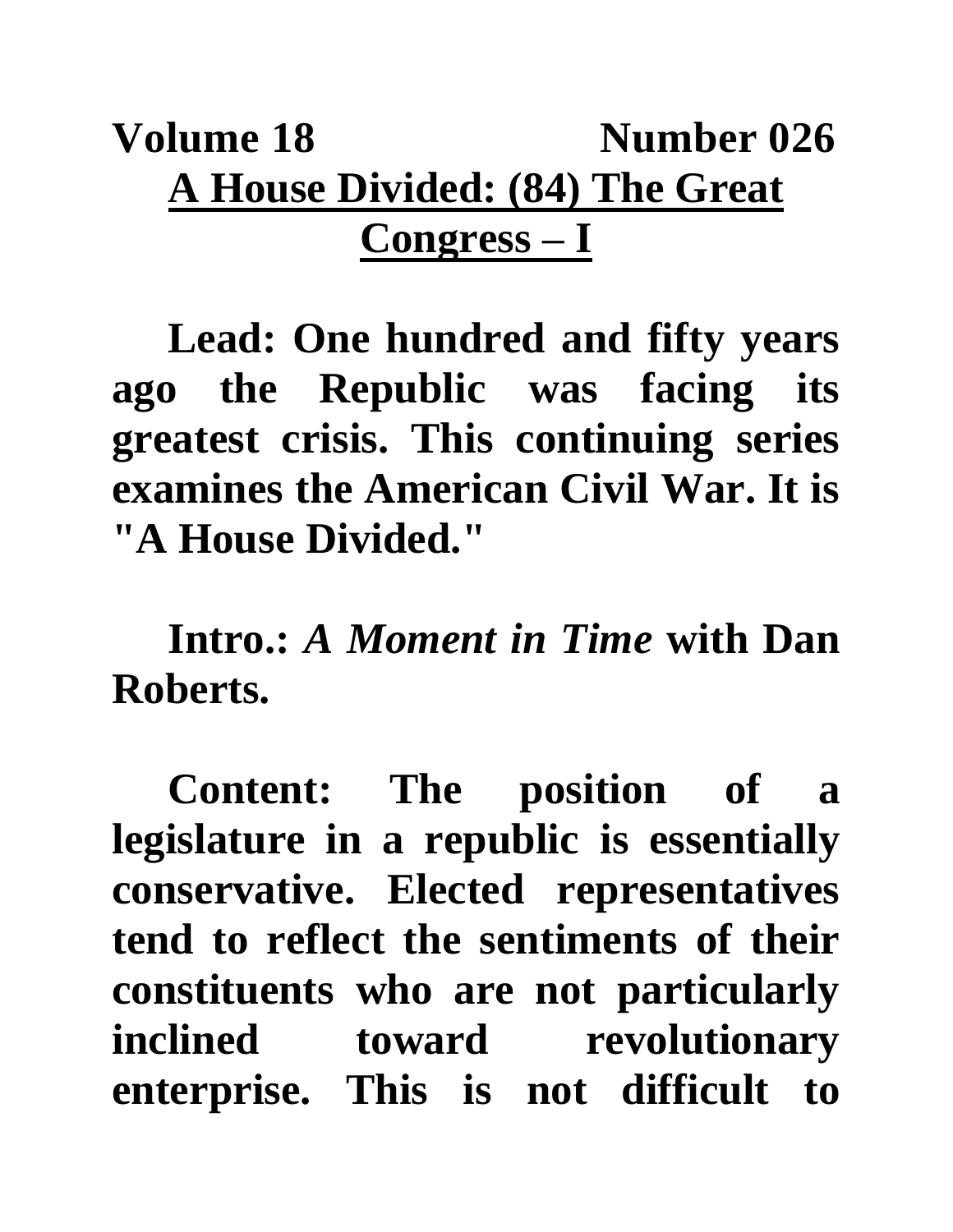**understand as voters are usually required to pay the price in blood and treasure for their leaders' ambitions. In U.S. history this has tended to insure that Congress has acted as a brake on Executive pretension. Presidents propose, Congresses dispose, or more often reject, the motivations of Chief Executives.**

**Yet, periodically a Congress comes along that makes history, that moves the Republic into new realms of achievement. Congresses elected in 1912, 1936, 1964, 1980, and 2008 were extraordinarily industrious in terms of public policy. One of the most productive Congresses in U.S. history was that elected in 1860. That portion of Congress which remained after the**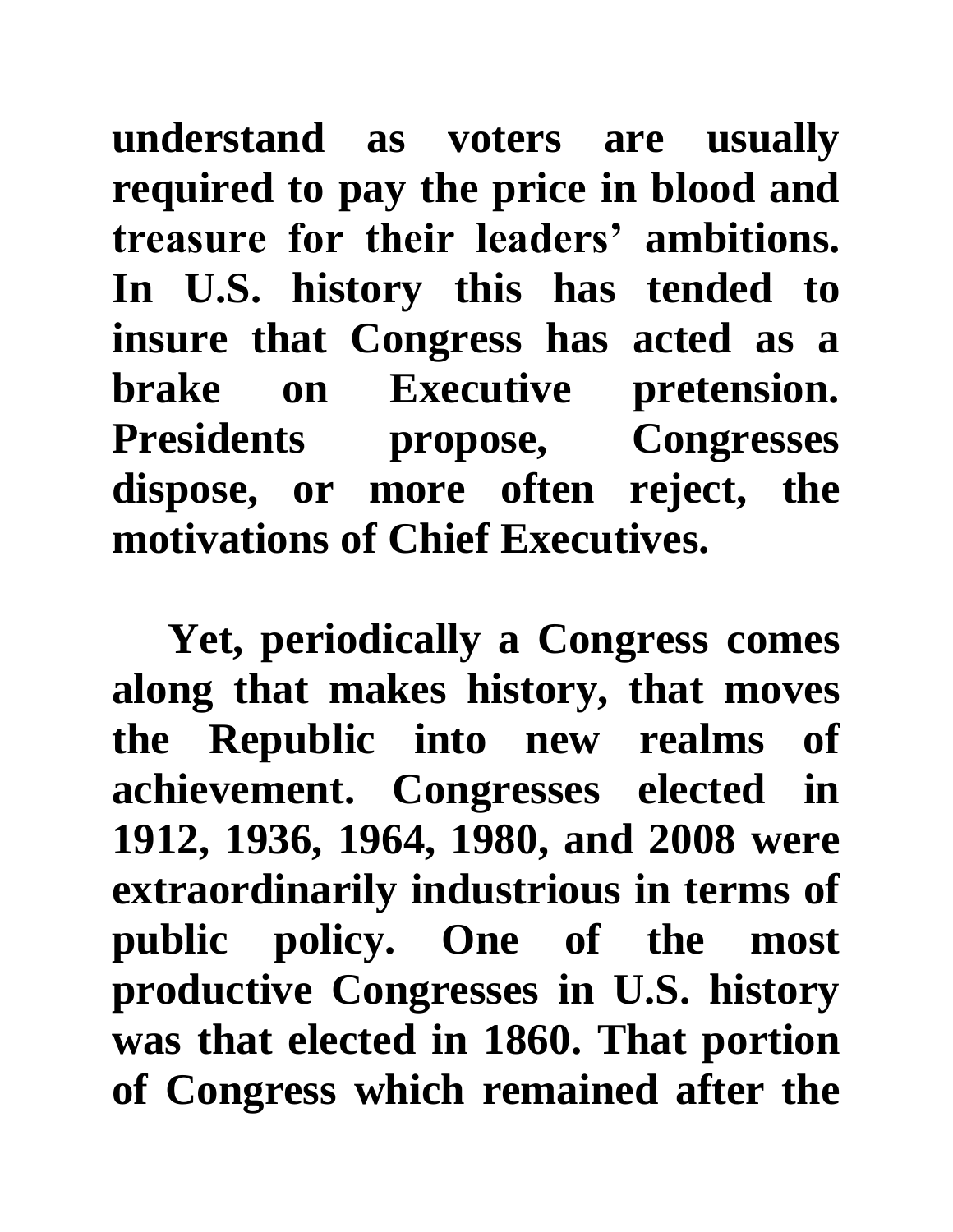**departure of the Confederate states worked what historians Charles and Mary Beard called the "Second American Revolution." Indeed, it was the absence of the Southerners conservative, agrarian, opposed to internal improvements, jealous of state sovereignty, devoted to chattel slavery – and the South's crushing defeat, some assert, that created modern America. The Great Congress began to accomplish in significant measure the dreams of Founding Father Alexander Hamilton and his allies who believed the Federal government could become a major and beneficent actor in transforming American social and economic life.**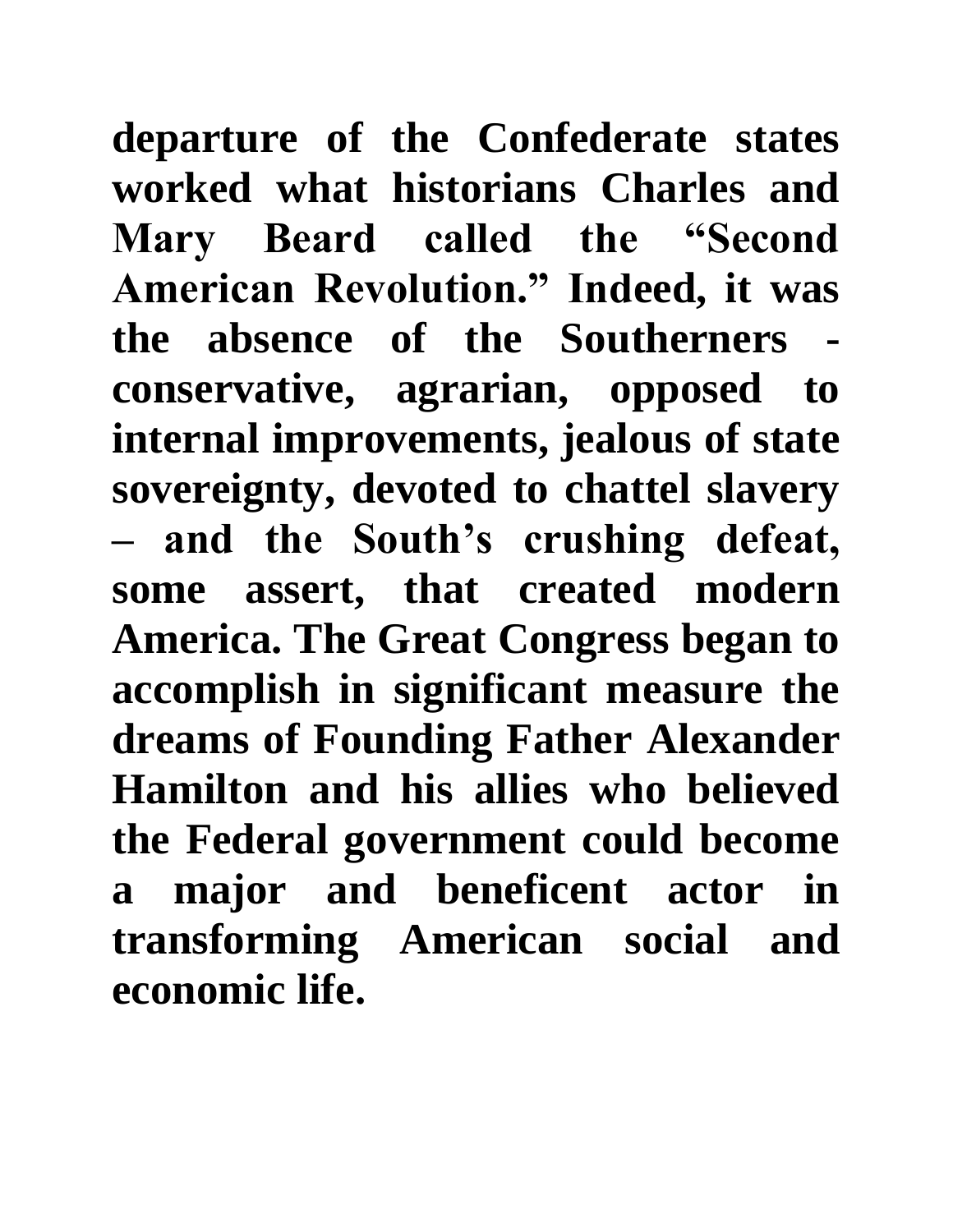**This Congress transformed the tax code, protected middle and working classes from confiscatory taxes, created the Internal Revenue system, and re-ordered the monetary structure of the United States to benefit those creating a powerful war apparatus. It then began the distribution of free public lands in the West to people, a massive section of the continent. It expanded higher education by creating land-grant colleges such as Cornell, the Universities of Wisconsin, Illinois, California and more, and laid the groundwork for a national system of transportation - by first creating a transcontinental railroad - all designed specifically to support the growth of industrial enterprise. It also took the first tentative steps toward the**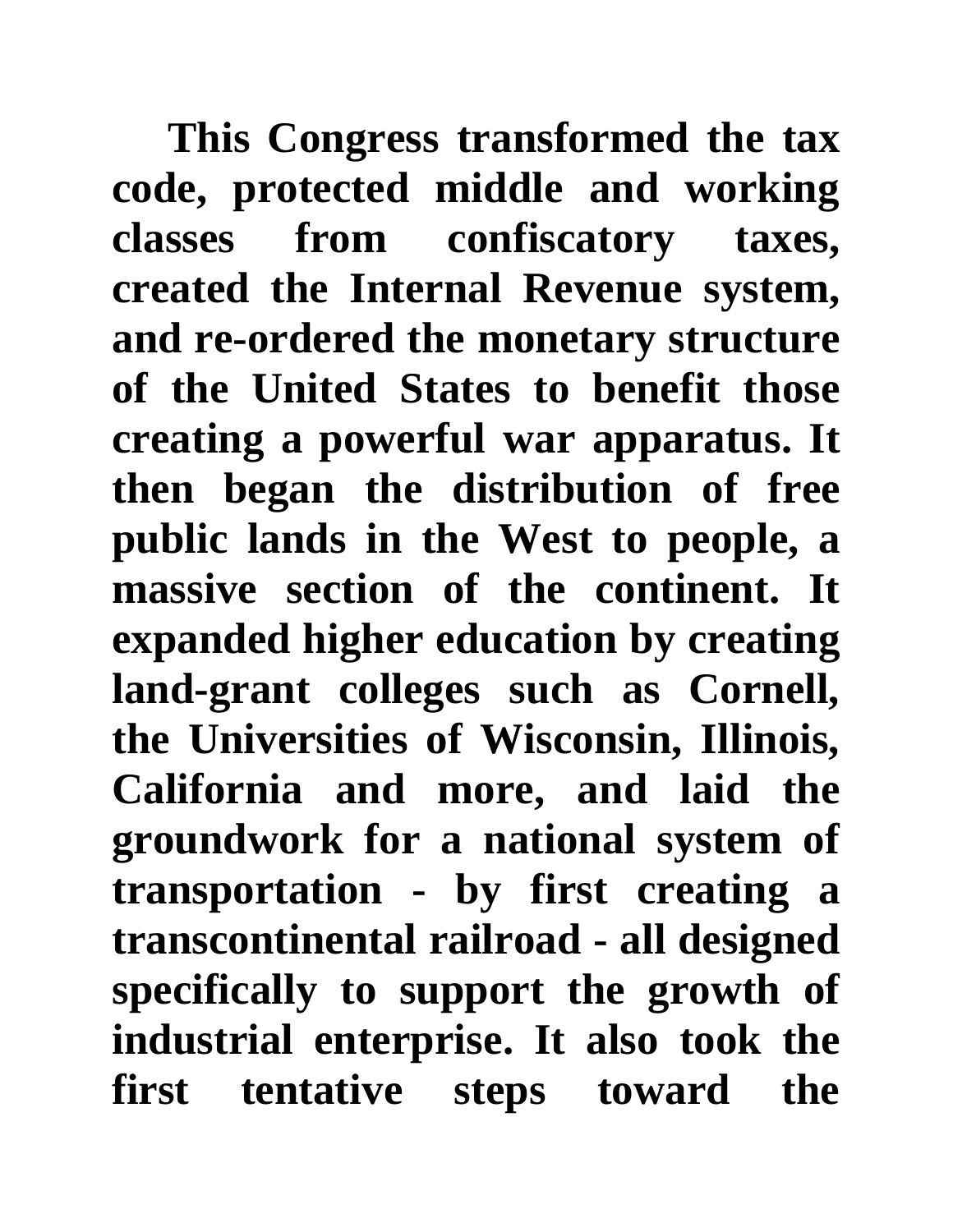**eradication of the curse of slavery. And all of this done during the Republic's greatest crisis, an horrific war. Next time: The Great Congress at work.**

**At the School of Professional and Continuing Studies, University of Richmond, this is Dan Roberts.**